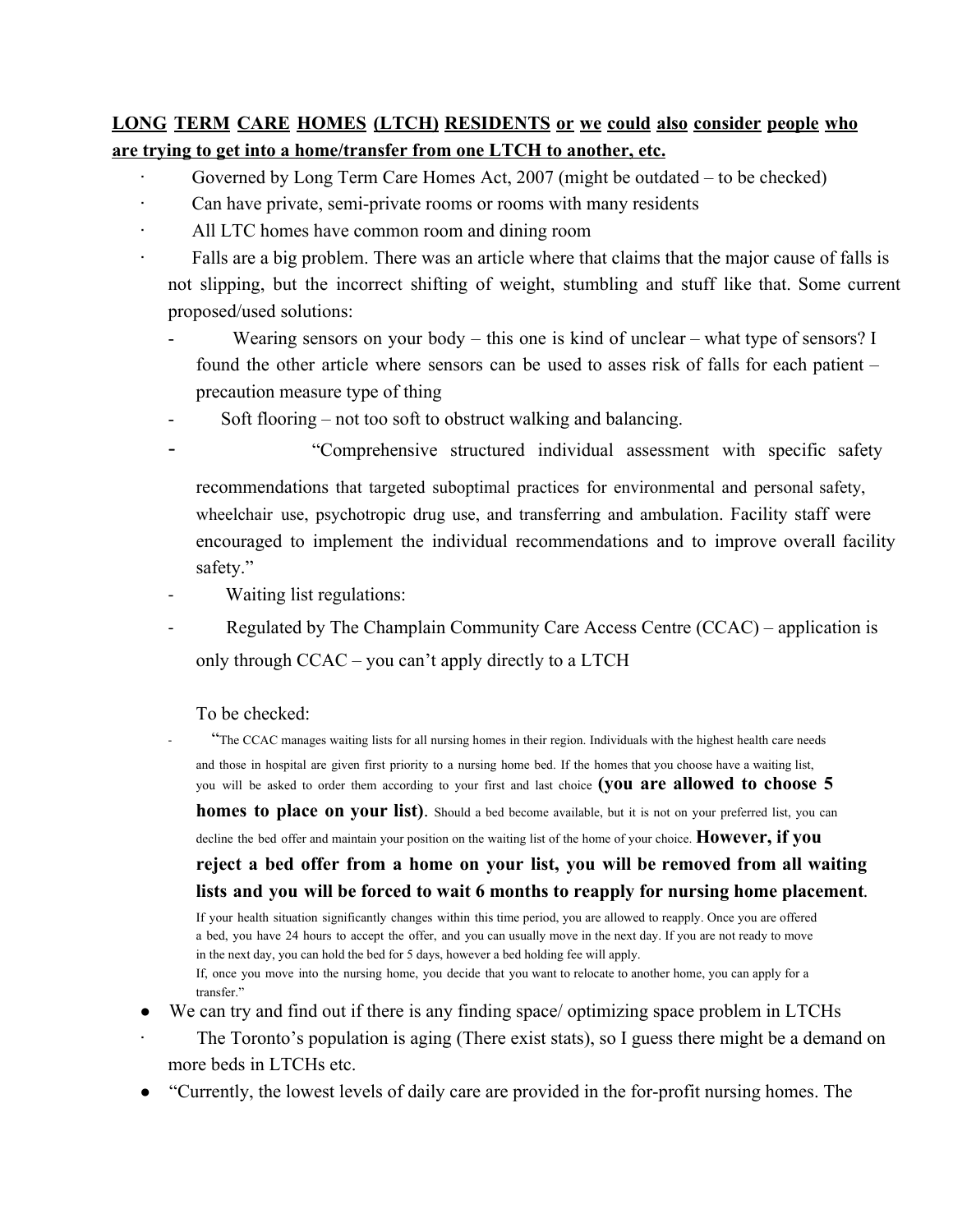highest levels are provided in the publicly-owned and operated municipal homes. Government figures also show that measured acuity of the residents is significantly higher in nursing homes, where the staffing levels are the lowest."

∙ Can it be an issue that accommodating one group of residents' needs u'll piss off the rest of residents? Or maybe it will cause the spacing issue or will require the decrease in # of beds? We can go to a specific home and ask them.

∙ We could try and find out epidemics issues: lice, bed bugs, etc. and whether they can be reduced without increase of cost and obvious measures like hygiene.

We could try to find out if there are, say, special needs that are accommodated in some homes and not in the others. If so, is it the cost of implementation of the accommodation? If yes – then is there a way to reduce the cost?

Baycrest centre: They said call Volunteer serices: 416-785-2500 ext. 2572 (I don't know why volunteer seriveces) Monday - Friday 8am to 4 pm

#### **Chicken scratch version of the above - with sources**

#### **ELDERLY NURSING HOMES PATIENTS**

 $\overline{\phantom{a}}$  , and the set of the set of the set of the set of the set of the set of the set of the set of the set of the set of the set of the set of the set of the set of the set of the set of the set of the set of the s

[http://www.cbc.ca/news/health/story/2012/10/16/falls-elderly-long-term-care.html](http://www.google.com/url?q=http%3A%2F%2Fwww.cbc.ca%2Fnews%2Fhealth%2Fstory%2F2012%2F10%2F16%2Ffalls-elderly-long-term-care.html&sa=D&sntz=1&usg=AFQjCNHC9PNjCPK7YlsJijzOITSRAxPWZQ)

Causes of falls. It is not slipping – mainly stumbling, incorrect shifting of weight, etc.

[http://jama.jamanetwork.com/article.aspx?articleid=417993#qundefined](http://www.google.com/url?q=http%3A%2F%2Fjama.jamanetwork.com%2Farticle.aspx%3Farticleid%3D417993%23qundefined&sa=D&sntz=1&usg=AFQjCNH8Dx0weQaBjmvbddj8R3jJjA9q4w)

Some more stuff on falls – shows that falls are not inevitable

## [http://www.agingwellmag.com/archive/091712p26.shtml](http://www.google.com/url?q=http%3A%2F%2Fwww.agingwellmag.com%2Farchive%2F091712p26.shtml&sa=D&sntz=1&usg=AFQjCNEkvnE50WyzqJk-3gKjFNGpyjqNgg)

Sensors that assess the risk of falls for every patient – apparently it's a precaution measure

Home care PDF file - see this folder

HEALTH COUNCIL OF CANADA – very good resourse

[http://www.torontonursinghomes.com/nursing-homes/toronto.html](http://www.google.com/url?q=http%3A%2F%2Fwww.torontonursinghomes.com%2Fnursing-homes%2Ftoronto.html&sa=D&sntz=1&usg=AFQjCNFrqbjRWgTrkjWVi582tO0Jszb49g) - if you want to contact the nursing homes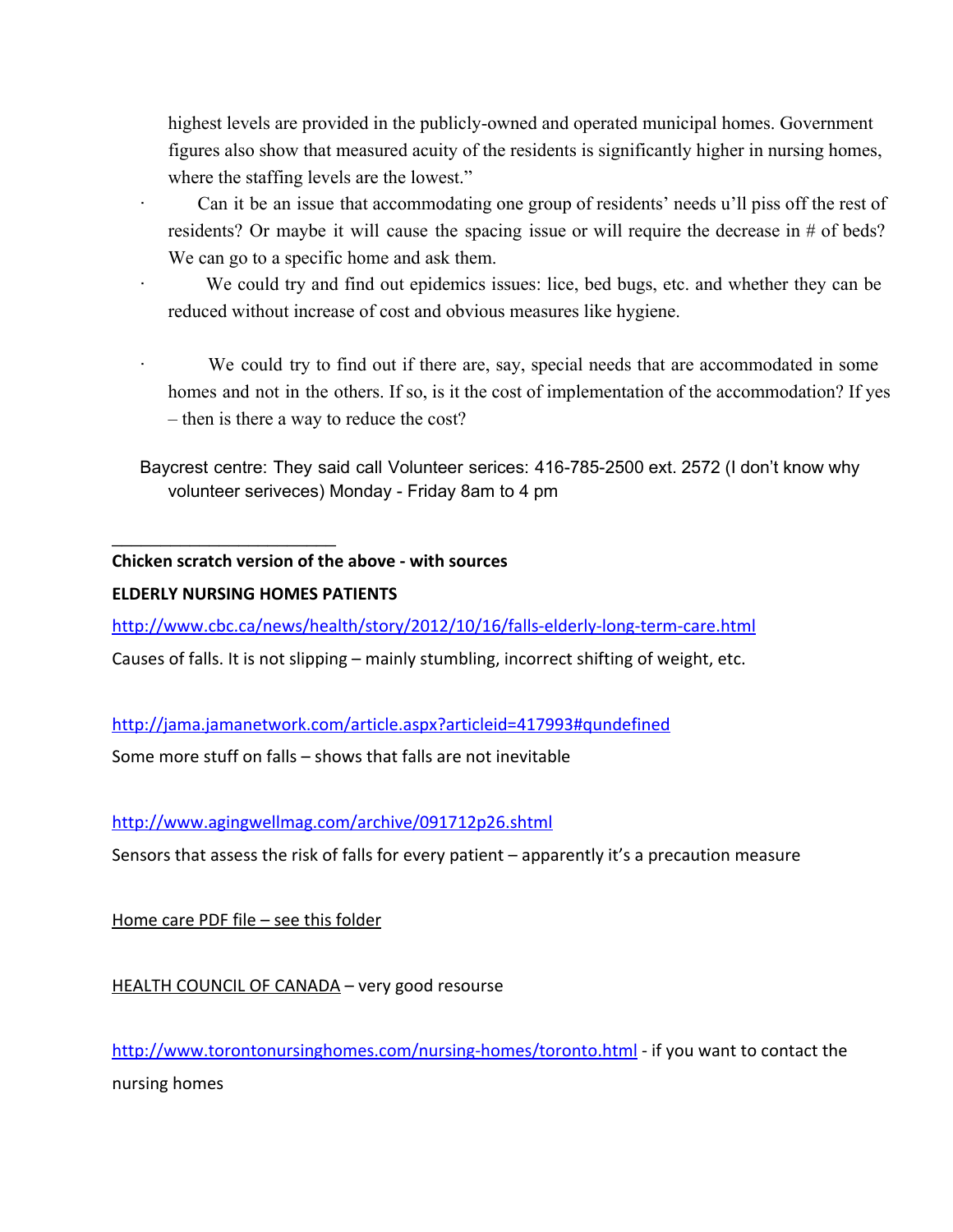[http://www.nursinghomeratings.ca/nursing-homes/altamont-nursing-home-1692](http://www.google.com/url?q=http%3A%2F%2Fwww.nursinghomeratings.ca%2Fnursing-homes%2Faltamont-nursing-home-1692&sa=D&sntz=1&usg=AFQjCNGAYFSmlH3klBp9Q9b7cdFfJ7p9rw) - nursing homes ratings

#### [http://www.nursinghomeratings.ca/understand-the-nursing-home-system/ontario](http://www.google.com/url?q=http%3A%2F%2Fwww.nursinghomeratings.ca%2Funderstand-the-nursing-home-system%2Fontario&sa=D&sntz=1&usg=AFQjCNF6d9XLUT8lGCG6mBJj_N86fKTDJQ) - Ontario

nursing homes

## **"Waiting List**

The CCAC manages waiting lists for all nursing homes in their region. Individuals with the highest health care needs and those in hospital are given first priority to a nursing home bed. If the homes that you choose have a waiting list, you will be asked to order them according to your first and last choice (you are allowed to choose 5 homes to place on your list). Should a bed become available, but it is not on your preferred list, you can decline the bed offer and maintain your position on the waiting list of the home of your choice. However, if you reject a bed offer from a home on your list, you will be removed from all waiting lists and you will be forced to wait 6 months to reapply for nursing home placement. If your health situation significantly changes within this time period, you are allowed to reapply. Once you are offered a bed, you have 24 hours to accept the offer, and you can usually move in the next day. If you are not ready to move in the next day, you can hold the bed for 5 days, however a bed holding fee will apply.

If, once you move into the nursing home, you decide that you want to relocate to another home, you can apply for a transfer."

[http://www.health.gov.on.ca/en/public/programs/ltc/27\\_pr\\_faq.aspx](http://www.google.com/url?q=http%3A%2F%2Fwww.health.gov.on.ca%2Fen%2Fpublic%2Fprograms%2Fltc%2F27_pr_faq.aspx&sa=D&sntz=1&usg=AFQjCNFGlsrxdybbZp2nwOmahoSG2UxokQ) - official resource

## [http://www.toronto.ca/seniors/facts.htm](http://www.google.com/url?q=http%3A%2F%2Fwww.toronto.ca%2Fseniors%2Ffacts.htm&sa=D&sntz=1&usg=AFQjCNEAAv2ij7l6YteUwpoDw9oWP32svQ)

The City's population continues to age. Seniors are the fastest growing age group. The number of seniors has almost doubled within the last 30 years. The 75+ age group alone, has increased by 138 per cent since 1971.

[http://www.statcan.gc.ca/pub/83-237-x/2012001/t046-eng.htm](http://www.google.com/url?q=http%3A%2F%2Fwww.statcan.gc.ca%2Fpub%2F83-237-x%2F2012001%2Ft046-eng.htm&sa=D&sntz=1&usg=AFQjCNFXoPeoJE2DWoGntDKSt4py7pVcyQ) - Ontario stats

[http://www.statcan.gc.ca/pub/83-237-x/2012001/t046-eng.htm#T046FN1](http://www.google.com/url?q=http%3A%2F%2Fwww.statcan.gc.ca%2Fpub%2F83-237-x%2F2012001%2Ft046-eng.htm%23T046FN1&sa=D&sntz=1&usg=AFQjCNHc_9pqcqmgz_E73bD1BhfYeptJZg) – Ontario Homes for

the Aged stats

[http://www.thestar.com/news/canada/article/1088858--nursing-home-neglect](http://www.google.com/url?q=http%3A%2F%2Fwww.thestar.com%2Fnews%2Fcanada%2Farticle%2F1088858--nursing-home-neglect&sa=D&sntz=1&usg=AFQjCNGmZ4wLWCDORS3FZjoKN9txNg-7nQ)

Neglect/ Diaper shortages

[http://www.opseu.org/bps/health/longterm/ohcmay082008.htm](http://www.google.com/url?q=http%3A%2F%2Fwww.opseu.org%2Fbps%2Fhealth%2Flongterm%2Fohcmay082008.htm&sa=D&sntz=1&usg=AFQjCNGtRj49mOWHgGyaWl64H1r4BYgU_w)

Currently, the lowest levels of daily care are provided in the for-profit nursing homes. The highest levels are provided in the publicly-owned and operated municipal homes. Government figures also